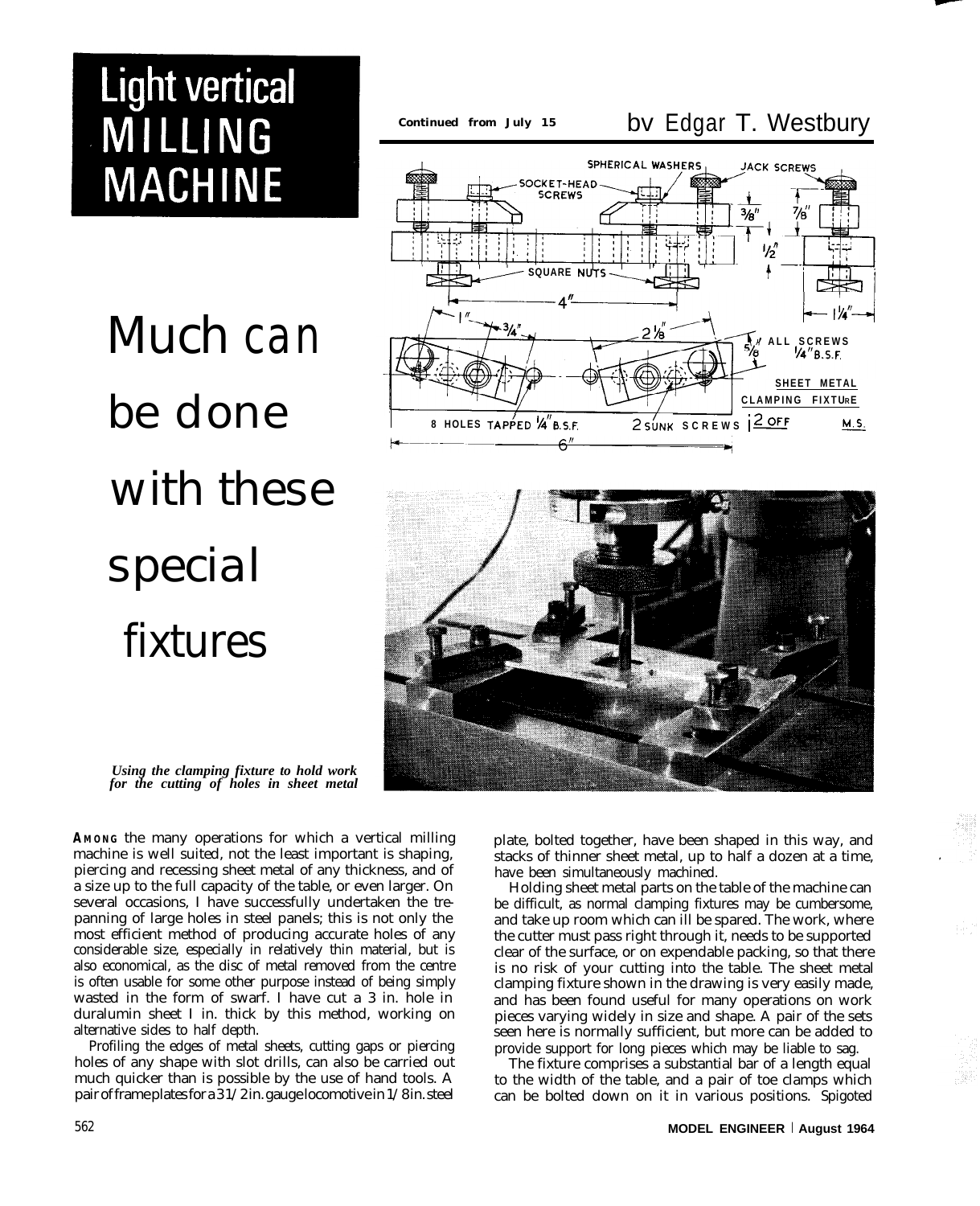

UNDERSIDE PLAN

#### ROTARY TABLE FOR MILLING MACHINE





*Underside of the rotary table, with the spring-loaded quick-release worm gear*

square nuts, of a size which will slide freely in the T-slots of the table, are used with sunk socket-head screws to secure the bar to the milling table. Holes are drilled and tapped in the bar to take the set screws of the toe clamps, which are fitted with jack screws for adjustment to suit the thickness of the metal being held. Spherical-faced washers under the heads of the holding-down screws, fitting seatings of the same shape in the clamp, accommodate any slight tilting movement. The clamps must be set obliquely as shown in the drawing, so that the jack screws bear on unbroken flat surfaces, or must be turned more or less square with the bar and supported on loose packings at the sides of it.

The photograph shows a pair of these fixtures in use,



*R.otary table, with extension to wormshaft, as in presem use*

holding a piece of  $1/8$  in. Birmabright alloy sheet for cutting a rectangular hole and an openside gap in it. Ordinary endmills can be used for profiling or gapping, but slot drills must be employed for piercing holes, unless these are started by twist drills. Cutters of about 1/4 in. diameter, run at the highest spindle speed, are the most suitable; smaller cutters may be used to reduce wastage of metal, or where otherwise necessary.

Operations which call for slotting or recessing or for profiling the arcs of circles can be dealt with most efficiently with some form of rotating fixture. Sometimes the fixture may have to be improvised; a typical example is the milling of curved links for valve gears. Several ingenious devices for carrying out these operations in the lathe have been described in ME, and can easily be adapted to the milling machine with its added facility and convenience.

With horizontal and vertical milling machines the geared rotary table is a standard accessory which may well be considered indispensable for many operations. But the ready-made fixtures are expensive-they may cost almost as much as a complete machine tool-and may not be very handy for fitting to a small milling table. Small and relatively simple rotary tables have been described in these pages, and at one time castings were provided for their construction. I have adapted one of these fixtures, of unknown origin, by fitting a home-made worm and wheel, with means of quick release for coarse movement. The base casting is provided with a lug to take a spring plunger for direct indexing of the table. This would no doubt be very useful for some purposes. I have not needed it myself, and the plunger has